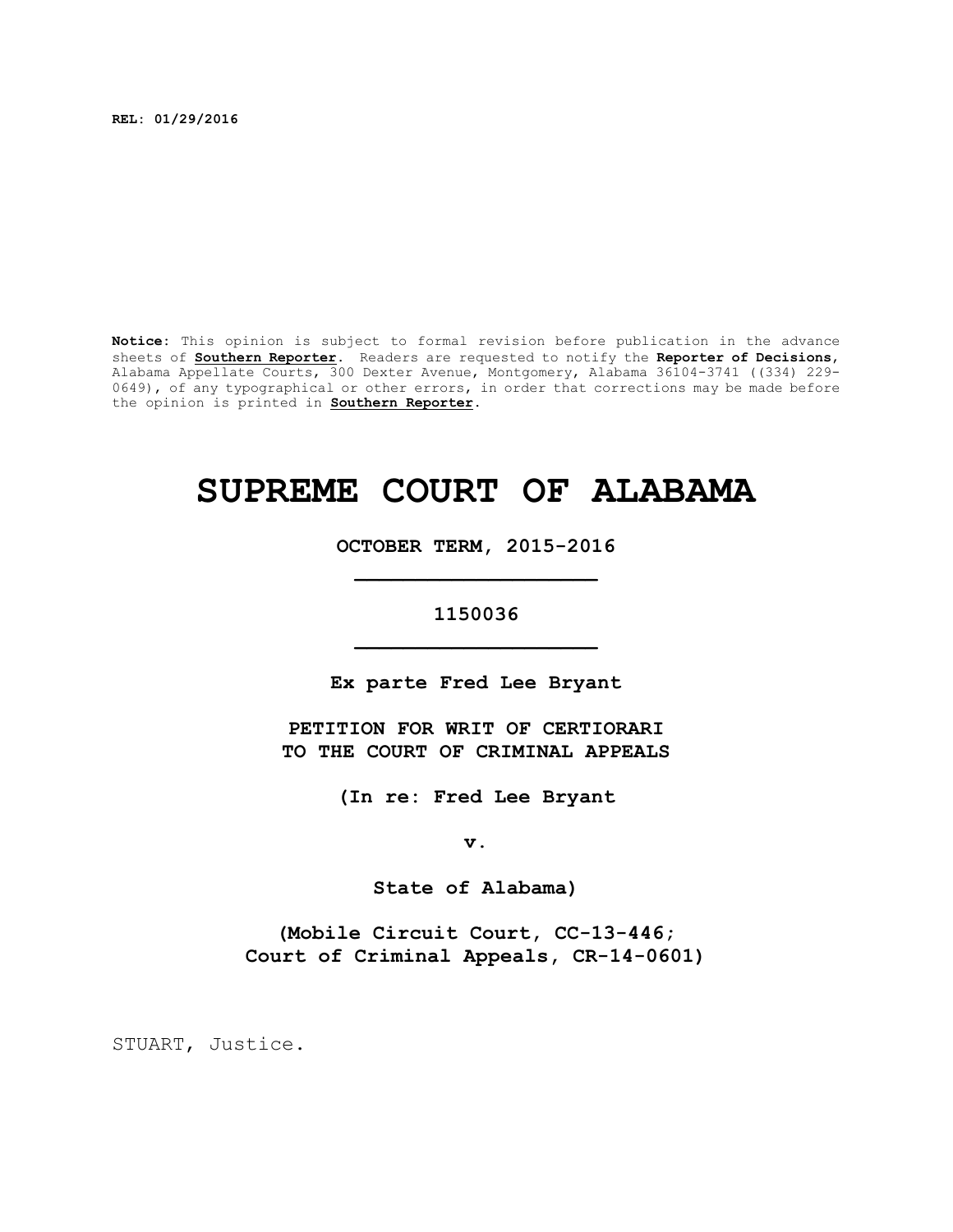WRIT DENIED. NO OPINION.

Bolin, Parker, Murdock, Shaw, Main, Wise, and Bryan, JJ., concur.

Moore, C.J., dissents.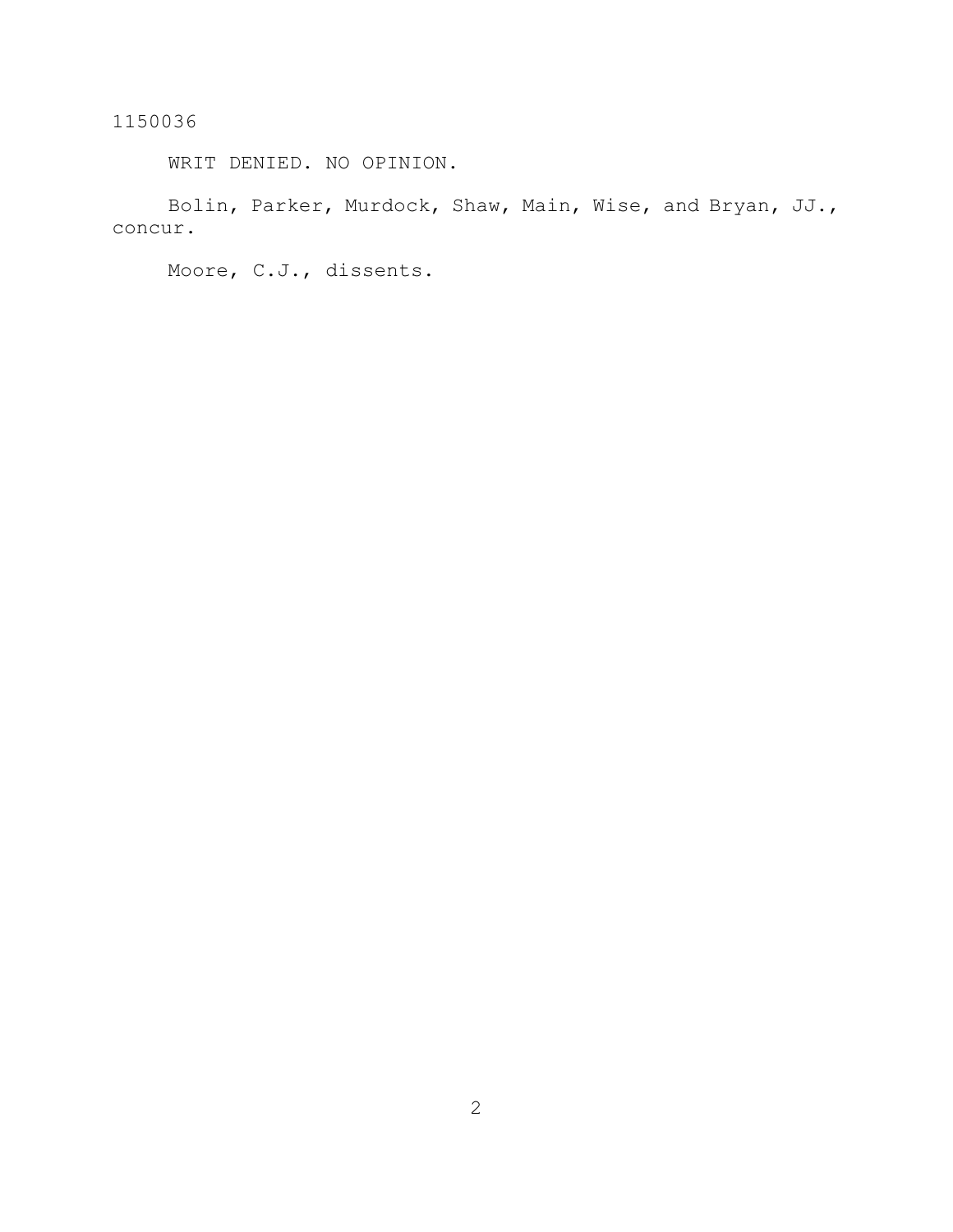MOORE, Chief Justice (dissenting).

I respectfully dissent. Fred Lee Bryant, the petitioner, was convicted of murder, see § 13A-6-2, Ala. Code 1975, and he was sentenced to life in prison as a habitual felony offender. The Court of Criminal Appeals affirmed Bryant's conviction in an unpublished memorandum. Bryant v. State (No. CR-14-0601, September 11, 2015), So. 3d \_\_ (Ala. Crim. App. 2015)(table). Bryant now petitions this Court for certiorari review. I would grant Bryant's petition to review the record and to hear from the State of Alabama regarding the sufficiency of the evidence to sustain Bryant's murder conviction.

The State presented evidence during Bryant's trial demonstrating that Vincent Tillman was shot and killed on October 29, 2011, during an attempted armed robbery. Jermaine Mosley testified that, at approximately 8:00 or 8:30 a.m. on October 29, 2011, he went to Tillman's house to help Tillman repair a vehicle. A man unidentified by Mosley telephoned Tillman to arrange a meeting with Tillman in the parking lot of a grocery store on Dauphin Island Parkway. Mosley accompanied Tillman to the parking lot of the grocery store.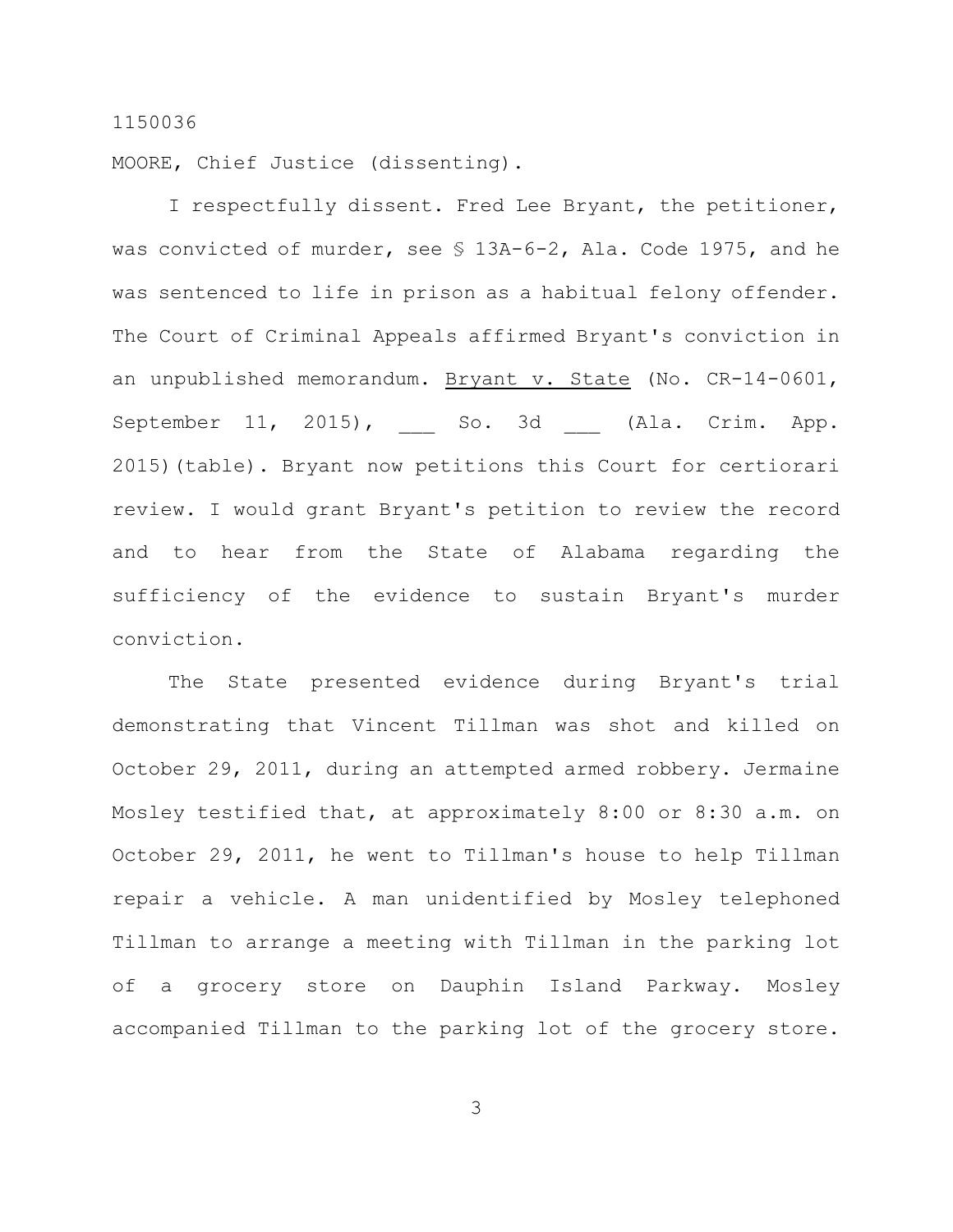Tillman used Mosley's cellular phone to call the man he was supposed to meet. While Tillman was calling him, the man and a second man approached Tillman's car, got into the backseat of Tillman's car, and instructed Tillman to drive into the parking lot of an apartment complex "so the police wouldn't pull [Tillman] over."

Tillman drove into the parking lot of the apartment complex. Mosley testified that he then turned around and noticed that one of the men in the backseat was pointing a gun at Tillman and demanding that Tillman "give him everything he had." Tillman refused. According to Mosley, Tillman grabbed the man's gun and began struggling with him. The second man, who was unarmed, fled from the car. Mosley ran after the second man but was unable to catch him. He testified that when he returned to the car Tillman was still in the car struggling with the man with the gun and that Mosley secured the man in a headlock. Shots were fired, so Mosley released the man from the headlock. The knit cap the man was wearing fell to the ground. Mosley heard "a couple more shots" and climbed into the backseat of the car. The man fired another shot. Mosley claims that the man then ran to the side of the apartment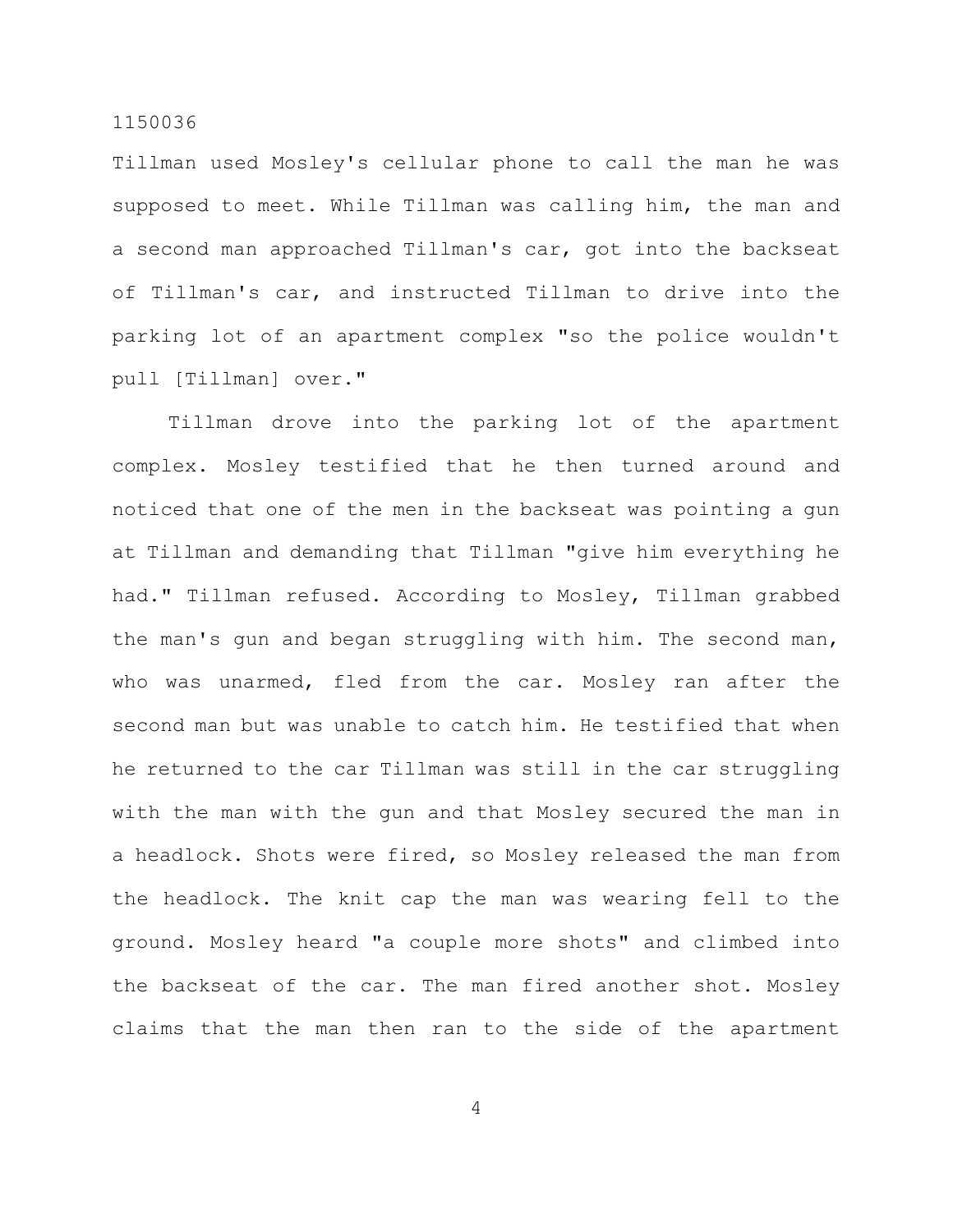complex in the direction the second man had fled. Mosley testified that Tillman was "laid out." "So," Mosley said, "I got him. I seen he had his mouth open, eyes open. He was trying to talk. When he said, some blood came out of his mouth, I got my phone. I dialed 911." At trial, Mosley testified that Tillman died in the car. Mosley identified the knit cap that belonged to the shooter; however, Mosley did not identify the shooter.

Floyd Edwards, a truck driver for Hoffman Furniture, testified that he was delivering furniture on the morning of the shooting near where the shooting occurred. He stated that, between 10:00 and 10:30 a.m., he saw two black males, one short and one tall, run past his parked truck and the tall man was carrying a revolver. Edwards claimed that the two men got into a car that was parked next to Edwards's truck. The driver of the car was a young woman. The car, said Edwards, "just took off" after the two black males got inside. Edwards could not identify the man who was carrying the revolver.

On October 29, 2011, Cpl. Russell Benefield, a crimescene investigator with the Mobile Police Department, recovered a bullet and a knit cap from the scene of the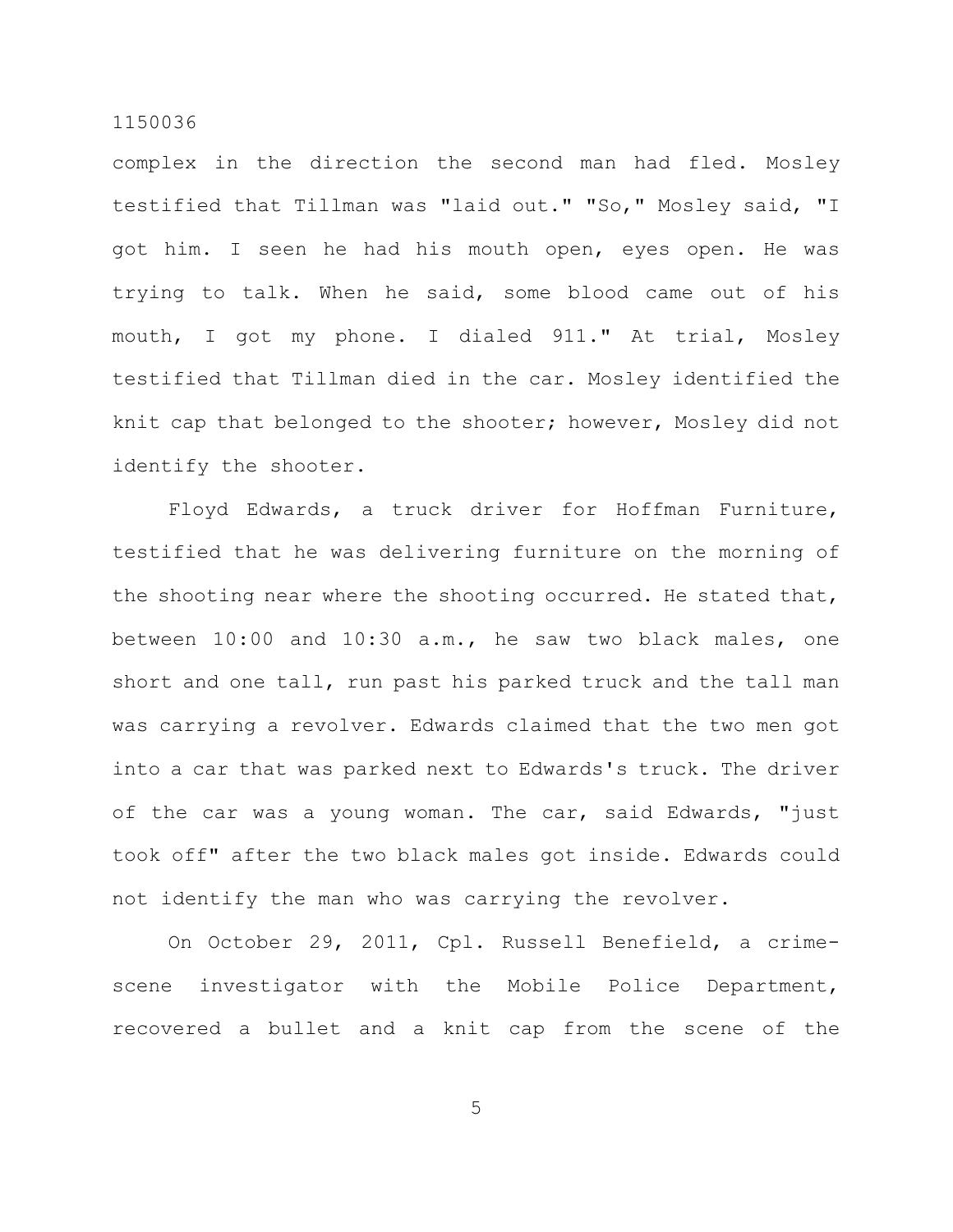shooting. Cpl. Benefield delivered the bullet and knit cap to Officer Charles Miller, a crime-scene investigator with the Mobile Police Department, who, in turn, delivered the bullet and knit cap to the Alabama Department of Forensic Sciences. Officer Miller also collected a cheek swab from Bryant to obtain a DNA sample. Detective Kent Quinnie of the Mobile Police Department accompanied Officer Miller to perform the cheek swab on Bryant. He testified that Bryant is 6'1" tall.

Officer Anthony Sanchez of the Mobile Police Department testified that he worked as a probation officer at the Mobile County Community Corrections Center. He said that, on November 9, 2011, he transported Bryant from police headquarters to the Mobile Metro Jail so detectives there could collect a DNA sample from Bryant. Officer Sanchez testified that, during the trip, Bryant asked Officer Sanchez why detectives wanted to collect a DNA sample. Sanchez allegedly responded by tapping his head as if to say "think about it." Sanchez testified that Bryant reacted to the gesture by stating: "Oh, my hat."

On July 30, 2012, Ashley Lee, a nurse at University of South Alabama Medical Center, collected a blood sample from Bryant. Lee testified that Bryant resisted having his blood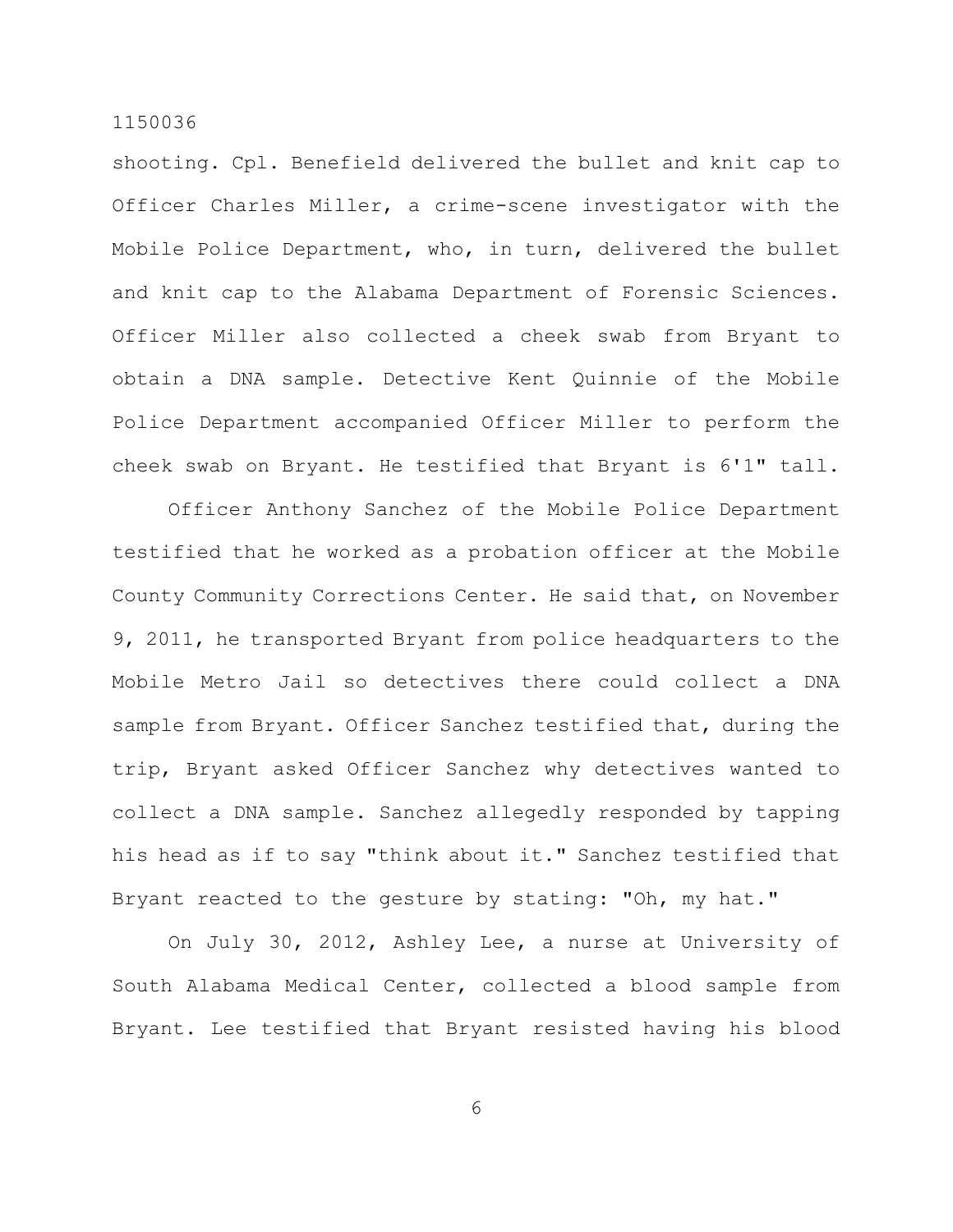drawn and that police obtained the sample by court order. Donna Weaver Gibbons, who examines biological fluids and compares DNA profiles for the Alabama Department of Forensic Sciences, testified that she received a bloodstain card with blood taken from Tillman during his autopsy and that she received Bryant's cheek swab, which contained Bryant's DNA sample. She also received tubes containing Bryant's blood samples, as well as the knit cap recovered from the crime scene. According to the Court of Criminal Appeals, "Gibbons testified that the DNA found on the knit cap did not match the DNA from Tillman's bloodstain card." Moreover, the Court of Criminal Appeals stated that the cheek swab collected from Bryant "contained DNA from at least two individuals"; therefore, according to the Court of Criminal Appeals, Gibbons stated that she could not compare the DNA from the cheek swab with the DNA found on the knit cap. Gibbons nevertheless testified that when the DNA collected from Bryant's blood sample was compared to the DNA found on the knit cap, Bryant "was included as a potential contributor." She also indicated that, although there were at least two people's DNA on the knit cap, "[t]he probability of including a random individual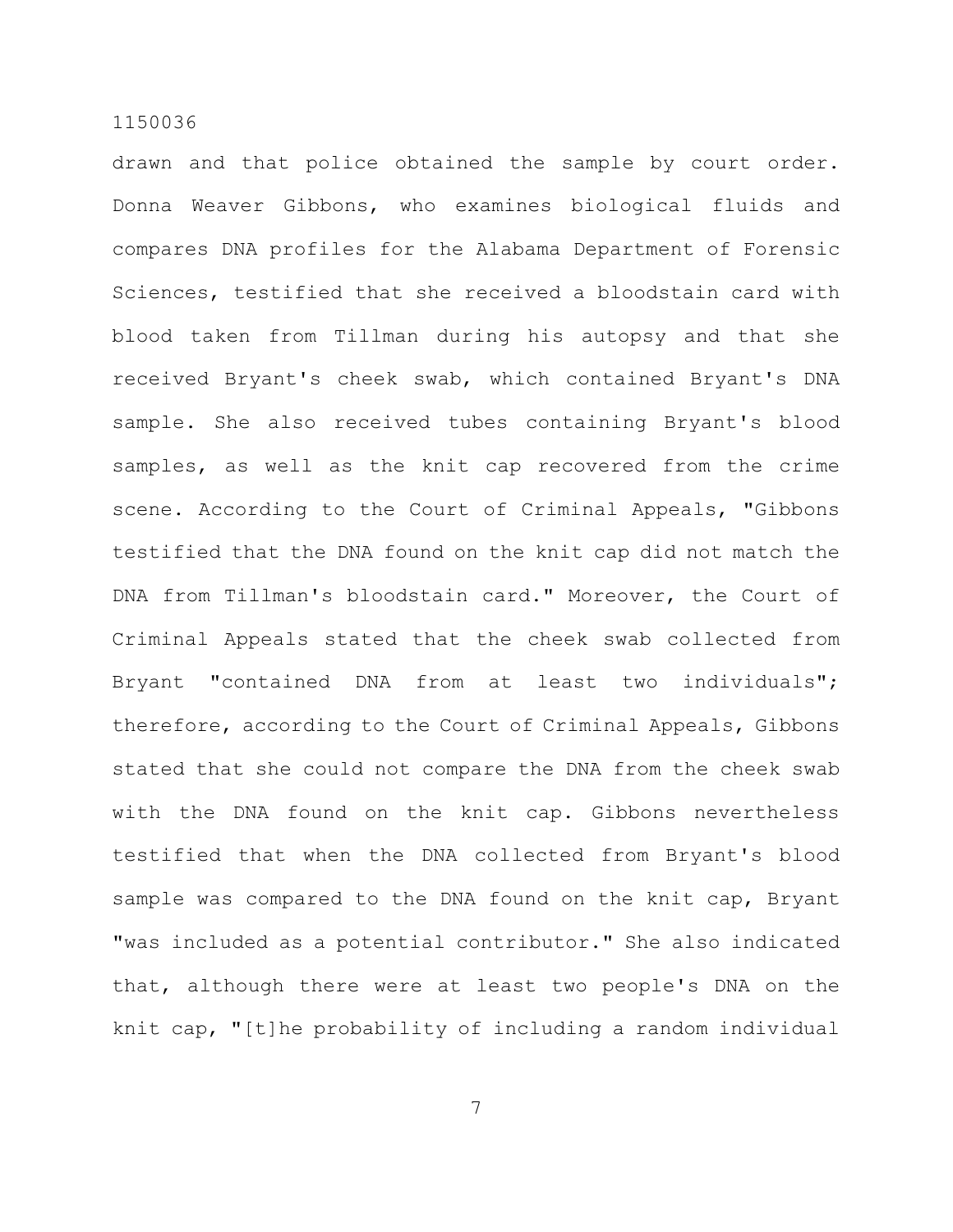as a potential contributor to the mixture on the blue knit hat [was] approximately one of 10.2 million Caucasian individuals and one of 4.8 million African American individuals."

Dr. Eugene Hart, a medical examiner for the Alabama Department of Forensic Sciences, testified that he performed the autopsy on Tillman. He observed gunshot wounds to Tillman's chest, back, right hip, and hand and concluded that those wounds caused Tillman's death. Hart also recovered a bullet from Tillman's upper right back. Stephanie Dees, a firearm and toolmark examiner for the Alabama Department of Forensic Sciences, testified that she received two "fired metal jacket bullet[s]" from the Mobile Police Department, in addition to a "fired metal jacket from the autopsy of Vincent Tillman." Dees stated that those items were "consistent with being fired from a .44 Magnum or .44 special caliber cartridge" and that a .44 Magnum was a revolver and possibly the type of gun from which the bullets had been fired.

Two crucial details bother me about these facts. First, Floyd Edwards, the truck driver who saw two black men running near the scene of the crime, the taller of whom allegedly was carrying a gun, did not identify Bryant as the man he saw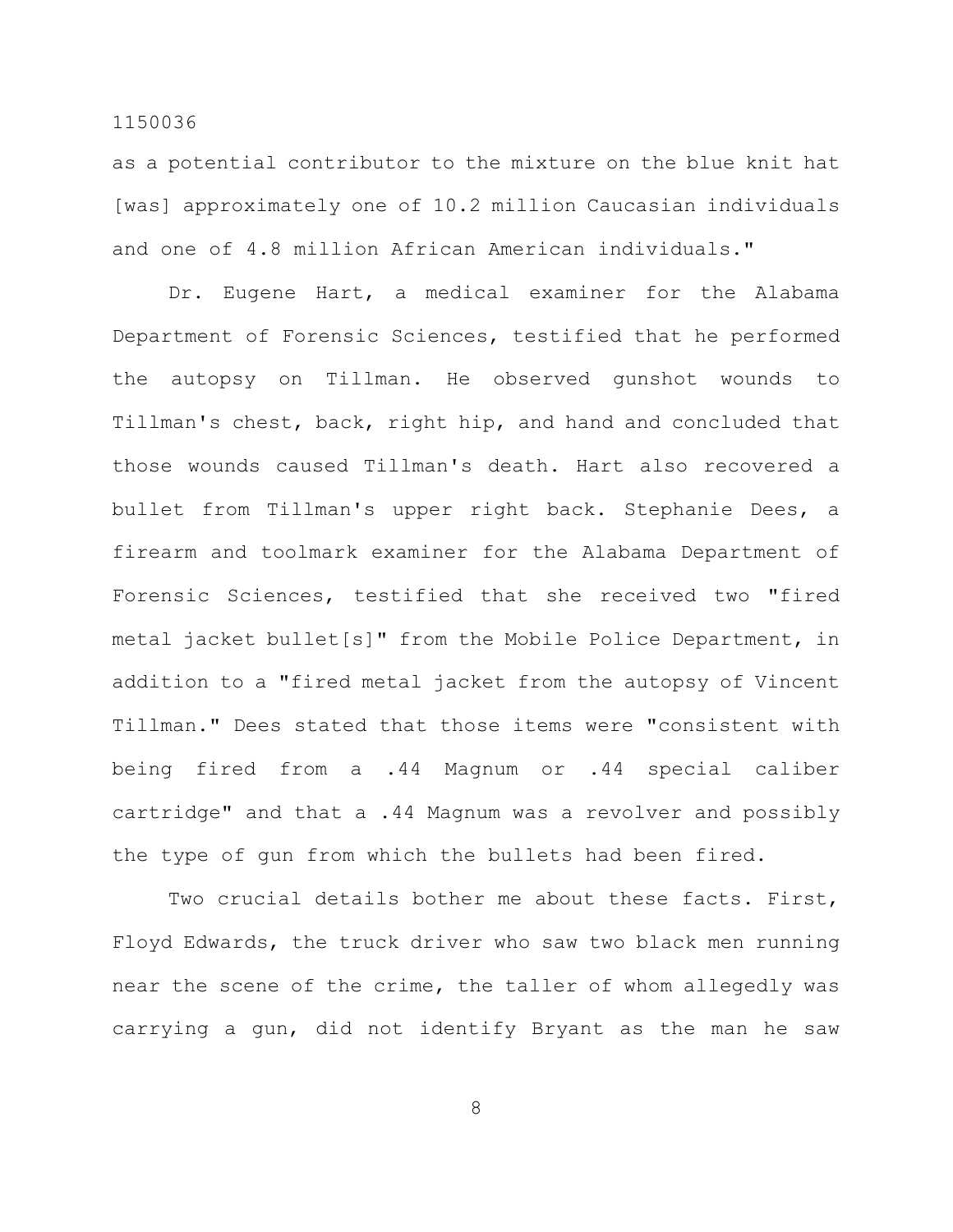running. The fact that Edwards identified the gun as a revolver is immaterial because there are no facts linking Bryant to a revolver, or, for that matter, to any gun. For instance, there is no evidence indicating that Bryant owned or borrowed a revolver or that a revolver was ever recovered in connection with Tillman's murder. Moreover, the fact that Bryant is a tall black man may not be sufficient to connect him to the unidentified tall black man seen near the crime scene.

Second, Jermaine Mosley identified the knit cap as the cap dropped by the man who murdered Tillman but did not identify Bryant as the murderer. The fact that a knit cap was recovered at the crime scene does not by itself link Bryant to the crime if there is no evidence indicating that Bryant owned a knit cap or that he routinely wore a knit cap. The knit cap is, however, significant because the DNA taken from Bryant's blood sample showed that Bryant was, in the words of Donna Weaver Gibbons, an employee of the Alabama Department of Forensic Sciences, "a potential contributor" to the DNA found on the knit cap. Yet Gibbons also testified that the DNA of at least two individuals was present on the knit cap.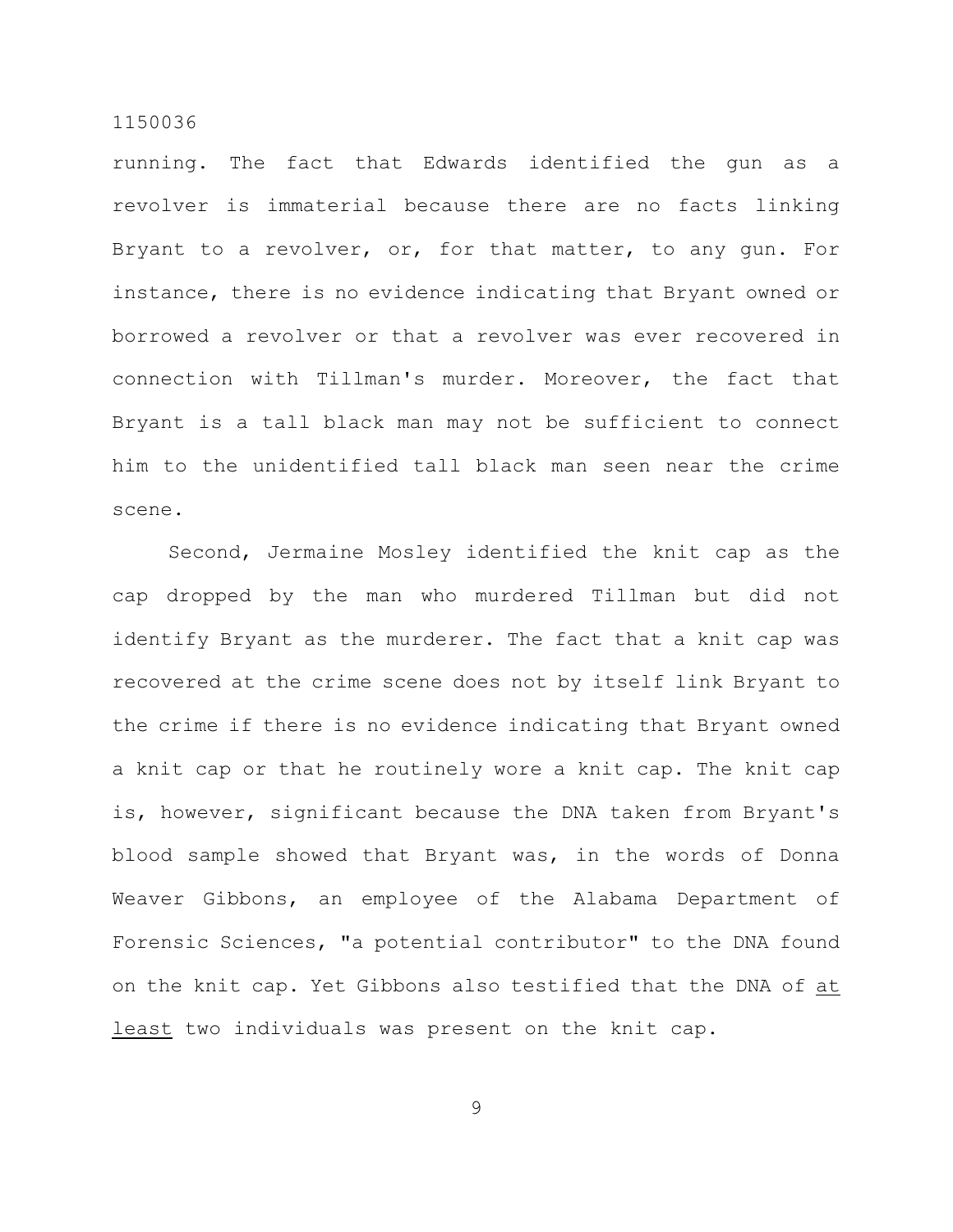Moreover, Gibbons presented "underlying statistical evidence" regarding DNA found on the knit cap that may have created "'"a real danger that the jury [used] the evidence as a measure of the probability of [Bryant's] guilt or innocence."'" Ex parte Perry, 586 So. 2d 242, 254 (Ala. 1991)(quoting other cases and subsequently distinguished on other grounds). In particular, Gibbons testified that

"[t]he probability of including a random individual as a potential contributor to the mixture on the blue knit hat is approximately one of 10.2 million Caucasian individuals and one of 4.8 million African American individuals."

## This Court explained in Perry:

"The legal reasons for distinguishing between the admissibility of DNA 'matching' evidence and the admissibility of DNA population frequency statistics involve the potential impact of the population frequence testimony on the jury: DNA 'matching' testimony may say that everyone's DNA is unique, but the impact of that testimony is not as strong as quantitatively stating that 1 in 209,100,000 people might have DNA similar to the DNA in the blood found at the scene of the killing."

586 So. 2d at 254.

I do not question the accuracy or value of Gibbons's testimony about DNA probability; instead, I point out that in Perry and other similar cases this Court has expressed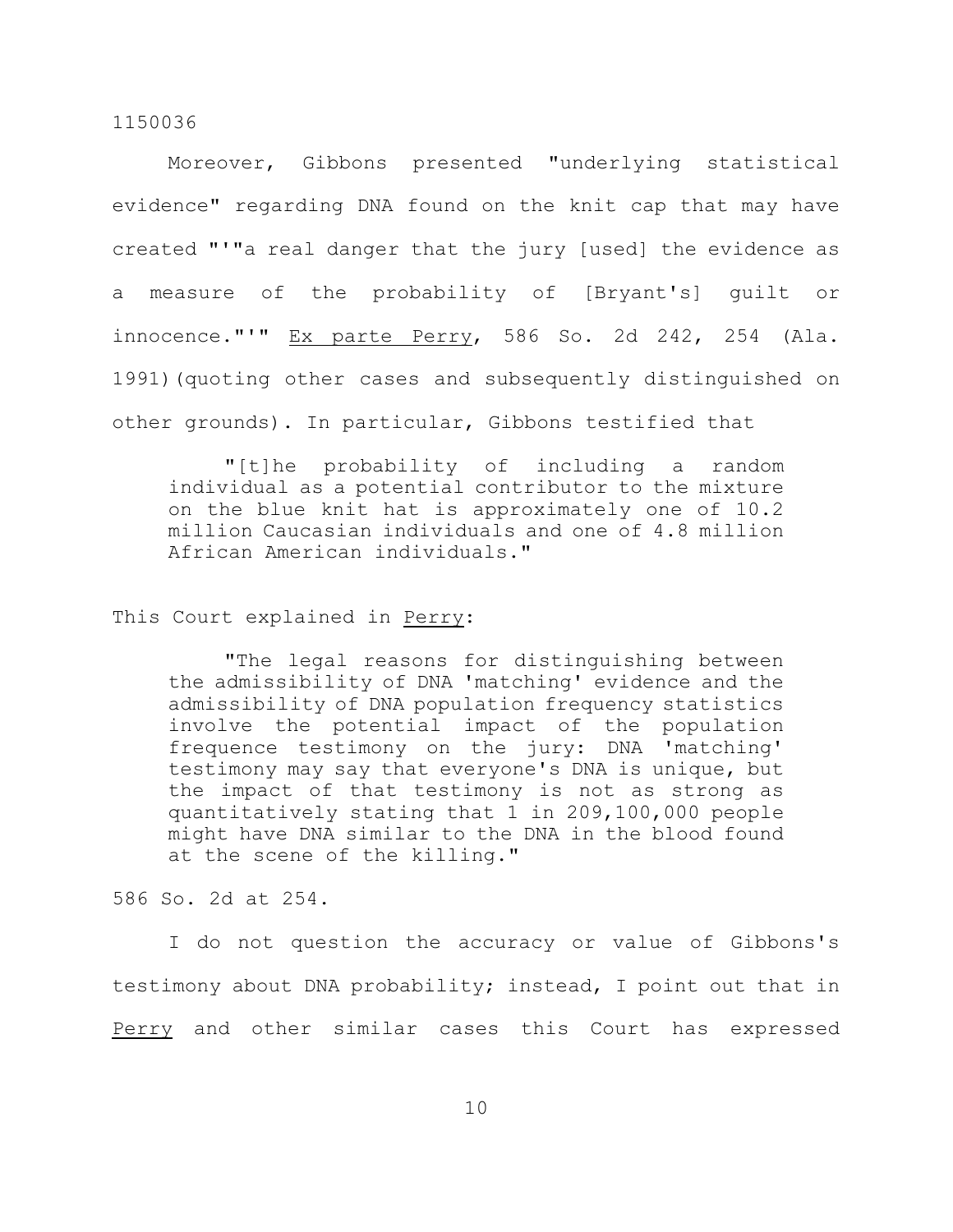concerns about DNA-population-frequency evidence such as that presented by Gibbons. See also Ex parte Hutcherson, 677 So. 2d 1205, 1209 (Ala. 1996); Turner v. State, 746 So. 2d 355, 362 (Ala. 1998). The population-frequency evidence linked to the knit cap, combined with Bryant's exclamation  $-$ - "Oh, my hat" –- to Officer Anthony Sanchez of the Mobile Police Department after Sanchez pointed to his own head when Bryant asked why his DNA was needed, appears to be convincing. However, Bryant's exclamation can be easily misinterpreted. I am concerned that a rational finder of fact could not have, by fair inference, found Bryant guilty beyond a reasonable doubt. Ex parte Pilley, 789 So. 2d 888, 894 (Ala. 2000)(citing other cases).

Based solely on the materials before us and on Bryant's allegations in his petition for a writ of certiorari, without having a record or the State's briefing to consider, I cannot conclude that the evidence was legally sufficient for the trial court to submit the issue of Bryant's guilt or innocence to the jury, even when I accord the State all legitimate inferences based on the evidence. Therefore, I would grant Bryant's petition for a writ of certiorari to consider all